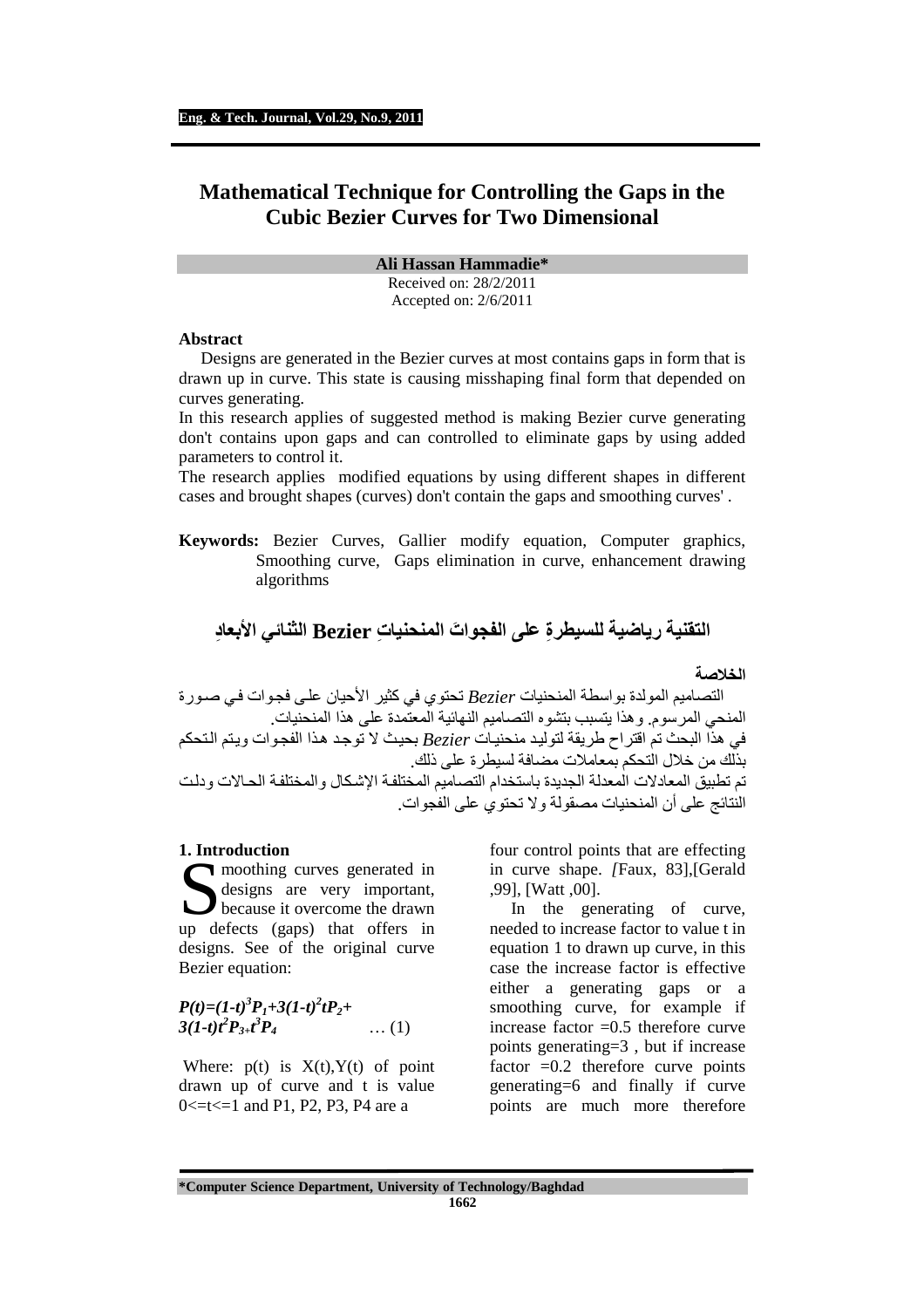#### **Eng. & Tech. Journal, Vol.29, No.9, 2011 Mathematical Technique for Controlling**

smoothing curve, otherwise the misshaping of curve by gaps generating and can concluded curve points generating in curve drawn up by

( increase factor  $\frac{1}{\cdot}$  +1).

 In classic methods used modification of increase factor to improve curve shape if gaps are appeared therefore modify(and/or) change the increase factor but the classical method is weak for two causes that generating gaps after change (and/or) modify increase factor'

*Case(1)* scattering four control points look figure 1 and figure 2 show problem And figure 2 show that smoothing curve effective in scattered position control points

*Case(2)* if curve is enlarge therefore gaps appear look figure 3 and figure 4 to show another problem. And another problem if Bezier curve is big curve then lead too generate gaps between curve points generation figure 3 show that curve smoothing before scaling: Figure 4 show that gaps appear if scaling Bezier curve .The classic method is not efficient in this two crises.

 In main idea of research, it process in this crises and smoothing of curve generating by using added parameters can be controlled to smooth curve and eliminate gaps in curve generating without modify or change of increase factor and control curve points generating and make increase factor is independent in original Bezier curve and this parameters is effective to eliminate gaps and improve to smoothing curve.

 **the Gaps In the Cubic Bezier Curves for Two Dimensional**

**2- Gallier Modified Algorithmic**.[Gallier,00].

 The modified De-Castejalu algorithm [Faux, 83], [Gerald, 99].and Bezier curve is developed by Gallier as form below [A.M.J.] 2010] , [Jaber, 2005]:

*P* (*t*) =  $(I - Q)^3 P_1 + (I - Q)^2 Q P_2 + (I - Q)^3 P_1$ *(1-Ω)*  $Q^2 P_{3+} Q$  $(2)$ 

Equation (2) called original Gallier modified Bezier curve is dependent on interval *[r, s].* 

 $P_1$ ,  $P_2$ ,  $P_3$ ,  $P_4$  are control points equation (2)

Where 
$$
\Omega = \frac{(t-r)}{(s-r)}
$$
 and  $1-\Omega = \frac{(s-t)}{(s-r)}$ 

And r, s are integer number and  $r < s$ And t is value  $r \leq t \leq s$ 

$$
P(t) = \left(\frac{(s-t)}{(s-r)}\right)^3 P_1 + \left(\frac{(s-t)}{(s-r)}\right)^2 \frac{(t-r)}{(s-r)} \nP_{2+} \left(\frac{(s-t)}{(s-r)}\right) \left(\frac{(t-r)}{(s-r)}\right)^2 P_{3+} \left(\frac{(t-r)}{(s-r)}\right) - \frac{3}{2}P_4
$$
\n........(3)

Equation (3) called Gallier modified Bezier curve is dependent on interval *[r, s].* [Gallier,00]

But if  $r = 0$  and  $s = 1$  in equation (3) then return to equation (1) [original Bezier curve is dependent on interval *[0, 1] in* De-Castejalu algorithm [Faux ,83], [Gerald ,99]*.*

### **3. Origin of appearing gaps on Bezier Curves generating**

See in section 1 the curve points

generate by ( increase factor 1  $-+1)$ where increase factor boundary interval  $(0.1]$  (0<increase factor  $\leq$  1) if increase factor is a big value (reach in 1 'increase factor<1') the number of curve points generate a little number, therefore generate a much number of gaps and lose the smoothing of curve but if increase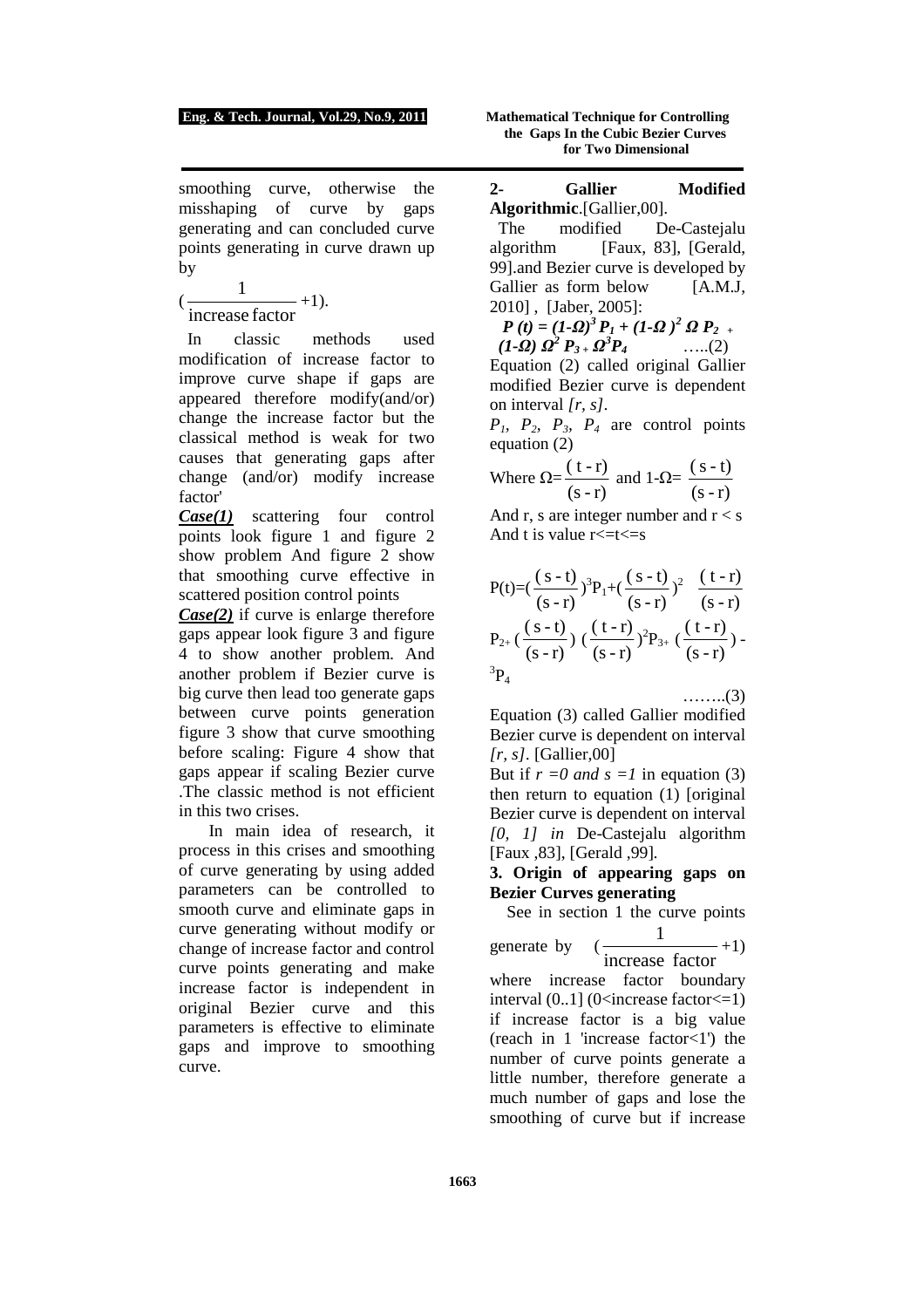factor is small value (reach in 0 'increase factor  $>0$ ') the number of curve points generate a much number, therefore generate of smoothing curve and eliminated gaps of between curve points

But another problem if control points of Bezier curve are scattered position or long distance, therefore it generates gaps and lose the smoothing curve.

Where in equation 3 enable to control for curve points are generated by using another factors not of the increase factor in classic method and advantage of the Gallier modification equation to solve it. [Gallier 00].

#### **4. Gaps eliminating through Gallier modification equation**

 the proposal system is advance of Gallier equation "equation 3" because the equation found two parameters r, s where these parameters give controlled to generate for curve points that help to block gaps and smoothing curve and conclusion if difference r, s is big ,therefore the gaps eliminate and otherwise the gaps increasing between curve points .

Look at figure 5 and figure 6 the increase factor is unchanged in two figures and r, s are controlling for smoothing curve and curve points generating.

 See Table 1.Properties of the difference value of r ,s if inc. factor  $=0.001$ . See Figure 7 show that relationship between smoothing with difference s-r ,and figure 8 show relationship between gaps curve points with difference s-r.

#### **5. Optimal curve Bezier**

Optimal curve Bezier is curve if it used equation (1) for original Bezier curve and addition the t value is between 0 to 1 ' $0 \le t \le 1$ ' and can be

used in equation  $(2)$   $(3)$  to generate optimal curve Bezier if  $r=0$  and  $s=1$ and finally the curve points generated same of number and properties is similar. But another new fact if difference  $(s-r) = 1$ therefore generate optimal curve Bezier see table 2.

But difference  $(s-r) > 1$  then generate curve Bezier is not optimal curve Bezier that different by number of curve points generated and properties (ex. smoothing gaps see table 1)

See Table 2.Properties of the value of (s-r)=1 in optimal curve Bezier

#### **6. The Proposed Method System**

in the propose system advanced of Gailler modification equation (3) " see, the properties of table 1 and section 4" that can be eliminated gaps and smoothing curve by advantage of increasing subtraction (s-r) "see, the table 1". Finally, the algorithm in proposed method system as following :

**Input: r** value, **s** value: where  $r \leq s$ , 4 control points as **(X1,Y1), (X2,Y2), (X3,Y3), (X4,Y4)**

**Output:** Number of curve points and drawing final Bezier curve.

- 1. Start
- 2.  $t=r$
- 3. Generate curve point by using Gailler modify equation "equation 3 "
- a.  $Xcp = ($  $(s-r)$  $\frac{(s-t)}{s}$ <sup>3</sup>X<sub>1</sub>+(  $(s-r)$  $\frac{(s-t)}{s}$ <sup>2</sup>  $(s-r)$  $\frac{(t-r)}{2}$   $X_{2+}$  (  $(s-r)$  $\frac{(s-t)}{s}$ ) (  $(s-r)$  $\frac{(t-r)}{2}$ )- $^{2}X_{3+}$  (  $(s-r)$  $\frac{(t-r)}{(t-r)^3}X_4$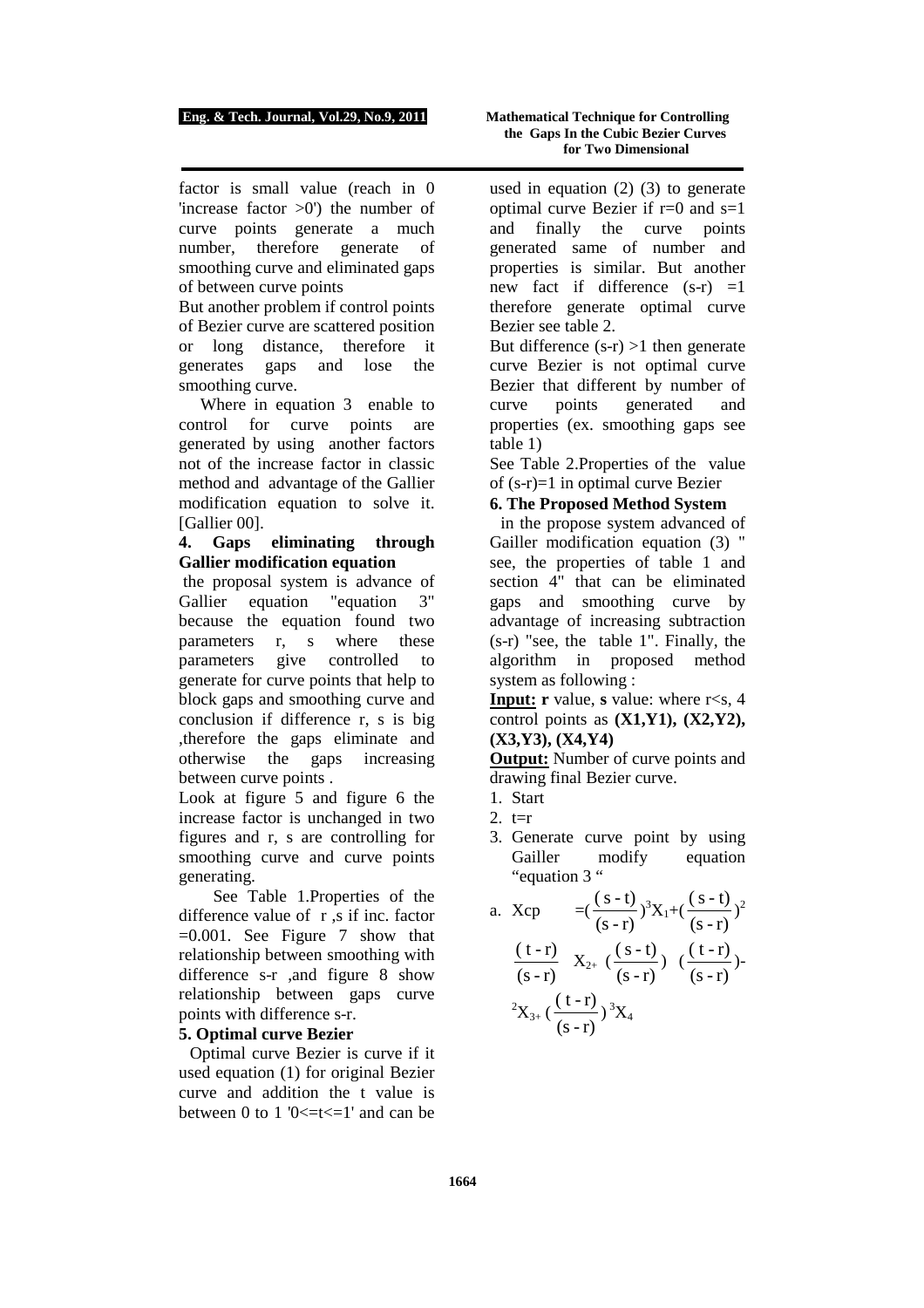b. Ycp = 
$$
(\frac{(s-t)}{(s-r)})^3 Y_1 + (\frac{(s-t)}{(s-r)})^2
$$
  
\n $\frac{(t-r)}{(s-r)} Y_{2+} (\frac{(s-t)}{(s-r)}) (\frac{(t-r)}{(s-r)})^{-2}$   
\n ${}^2Y_{3+} (\frac{(t-r)}{(s-r)})^3 Y_4$ 

- 4. Plot curve point (Xcp, Ycp) // draw point in Bezier curve
- 5.  $Cp = Cp+1$  //account no. of Curve points
- 6. t=t+ increase factor  $//$  update t to generate
- 7. if  $t \leq s$  then go to step 3
- 8. drawing final curve and show no. of curve points that generating.
- 9. end

Summary the Top level in DFD represents for proposal system in *figure 9*.

#### **7. Implementation**

In image process use for example to obtain pixels information in color image (true color). See figure 10 and figure 11

 This pixels information's are very important & useful if it used on computer security's

### **8. Consolations**

The research can conclude its:

1. Finally" the curve points generated in equation (1) is  $\left( \cdot \right)$ 1  $-+1$ ) see section 1,

*increasefactor*

but curve points generated in equation (2)  $(3)$  is  $(s - r)$ 

$$
(\frac{6}{\text{increasefactor}}+1).
$$

See table 1.

2. In modified method, the designer can control the smoothing curve and gaps eliminated of curve by using Gallier modified Bezier curve depending on interval [*r, s]* instead of increase factor.

- 3. That parameters r, s are effecting to time period in generations of Bezier curve because, it generated more curve points to cover this a gaps.
- 4. The method for controlling the smoothing and gaps of generating the curve which used in the design, effect by the type of the computer used in generating, and different (s-r) used its.
- 5. controlled points or the curve except smoothing and gaps.
- 6. if increase factor  $= 0$ therefore generating infinity curve points but Increase factor  $=1$ therefore generating only two points If difference (s-r)>1 that it leads to smooth curve and eliminated gaps generated than in  $(s-r) = 1.$
- 7. Parameters r, s that enable to control to generate curve points but if (s-r)=1 therefore generate curve points is same as equation(1)  $\&$ finally can be controlled without modify or change for increase factor.
- 8. Can be used in image processing upon computers security domains.
- 9. This proposes can be done without changing any of the (first control point of Bezier curve, end control point of Bezier curve) in original Bezier curve and Gallier modified Bezier curve if the values  $r=0$ ,  $s=1$  OR  $(s-r)=1$ .
- 10. This work proposes technique for controlling the smoothing curve and gaps eliminated, depends on Gallier modified cubic Bezier curve.
	- 11. this work is benefit to enhancements of Bezier curves in 3D dimensional.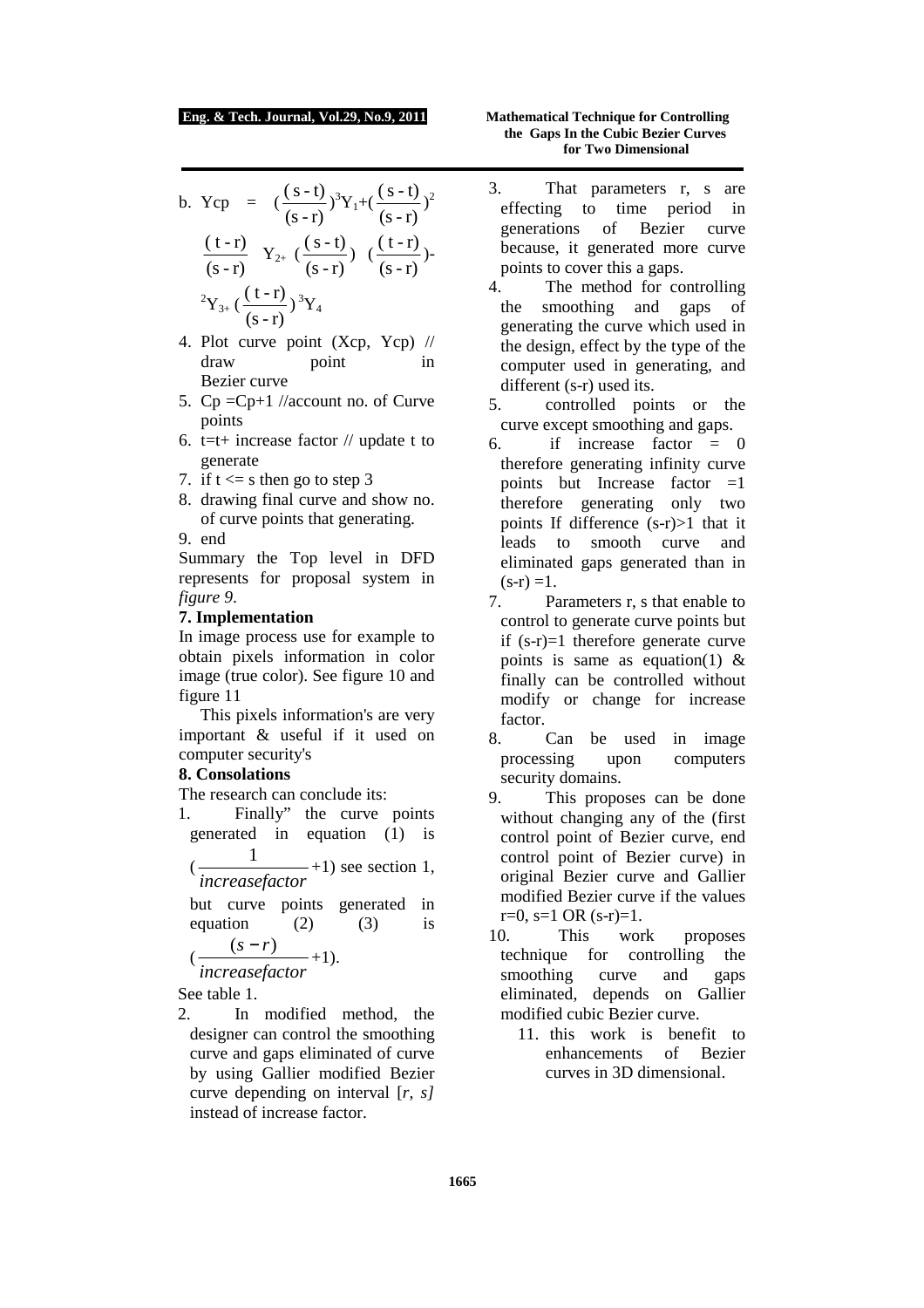#### **9. References**

- [1] [Faux,83] Faux I D Computational Geometry for Design and manufactured Ellis Hood ltd 1983.
- [2] [[Gallier,00] Gallier Jean Curves and Surfaces in Geometric Modeling Theory and Algorithms. Morgan Kaufmann publishers 2000.
- [3] [[Gerald,99] Gerald C. F and Wheatley P. O. (1999) Applied Numerical Analysis.
- [4] [Watt 00] Watt Alan ``3D Computer Graphics``, Published by Addison Wesley Company, Inc. 2000.
- [5] [A.M.J,2010] Dr. A. M. J. Abdul-Hussen "Proposed an Algorithm to

#### **Eng. & Tech. Journal, Vol.29, No.9, 2011 Mathematical Technique for Controlling the Gaps In the Cubic Bezier Curves for Two Dimensional**

improvement Performance the Time of Cubic Bezier Curves which are used in Design" published by first conference scientific for computer science 2010. Computer Science Department, University of Technology.

[6] [Jaber, 2005] Jaber A. Mohssin (2005) Modeified Curves Mathematical Models. Ph D thesis. University of Technology.

| Table 1. Properties of the value of $r$ , s if inc. factor = 0.001 |              |                |                   |  |  |  |
|--------------------------------------------------------------------|--------------|----------------|-------------------|--|--|--|
| S                                                                  | r            | $(s-r)$        | No. curves points |  |  |  |
| 1                                                                  | $\mathbf{0}$ |                | 100               |  |  |  |
| $\overline{2}$                                                     |              | $\overline{2}$ | 200               |  |  |  |
|                                                                    | $-1$         | 2              | 200               |  |  |  |
| 7                                                                  | $-1$         | 8              | 801               |  |  |  |
| 12                                                                 | 4            | 8              | 801               |  |  |  |
| 101                                                                | 100          |                | 100               |  |  |  |
| 120                                                                | 100          | 20             | 2000              |  |  |  |
| 130                                                                | 100          | 30             | 3000              |  |  |  |
| 0                                                                  | $-20$        | 20             | 2000              |  |  |  |
| $-50$                                                              | $-80$        | 30             | 300               |  |  |  |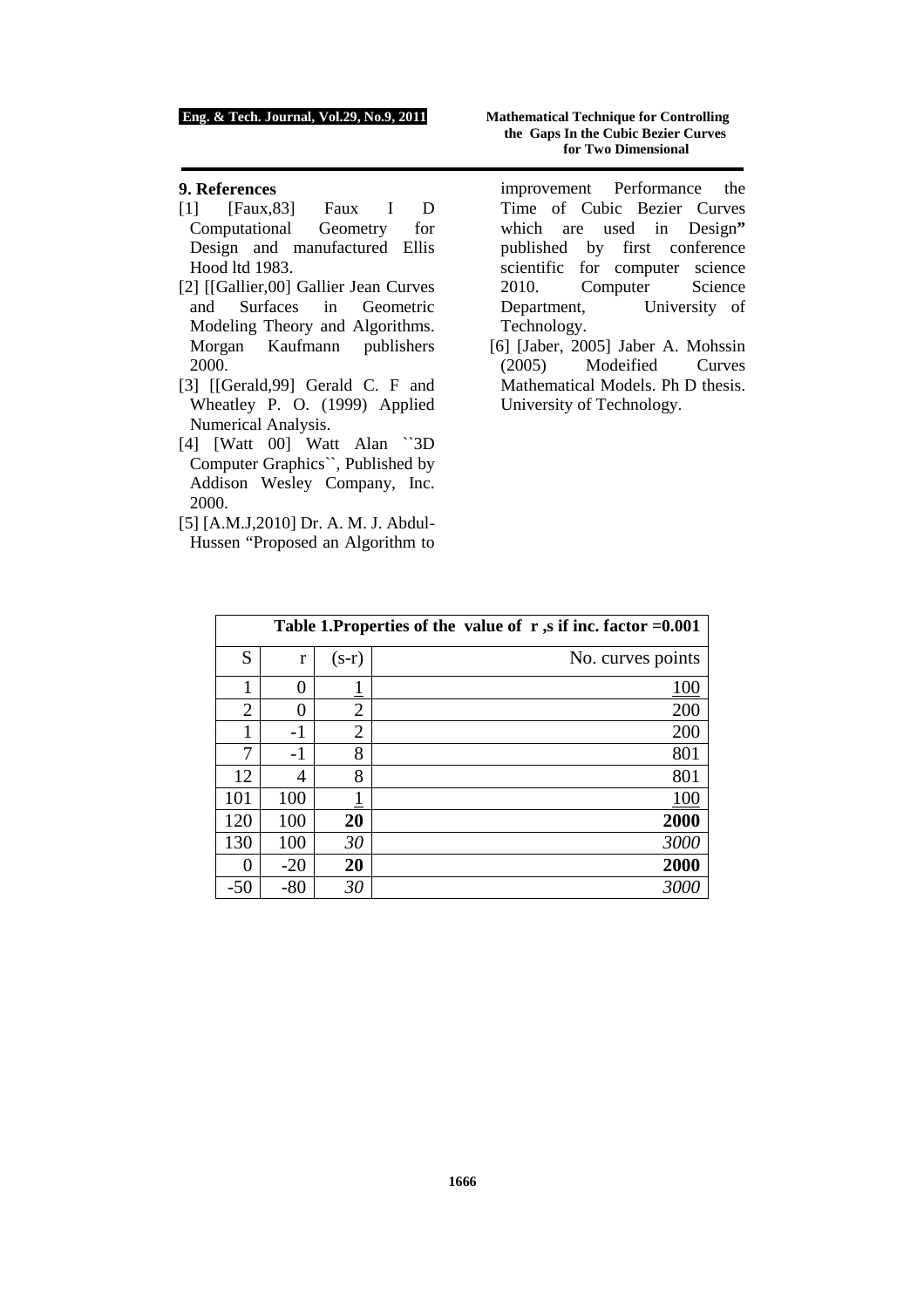| Table 2. Properties of the value of $(s-r)=1$ if inc. factor =0.001 |         |         |                   |  |  |  |
|---------------------------------------------------------------------|---------|---------|-------------------|--|--|--|
| S                                                                   | r       | $(s-r)$ | No. curves points |  |  |  |
|                                                                     |         |         | 100               |  |  |  |
| $\overline{2}$                                                      |         |         |                   |  |  |  |
| 0                                                                   | $-1$    |         | 100               |  |  |  |
| $-7$                                                                | $-8$    |         |                   |  |  |  |
| 12                                                                  | 11      |         | <u> 100</u>       |  |  |  |
| 101                                                                 | 100     |         | <u> 100</u>       |  |  |  |
| 120                                                                 | 119     |         | <u> 100</u>       |  |  |  |
| $-130$                                                              | $-131$  |         | 100               |  |  |  |
| $-1019$                                                             | $-1020$ |         |                   |  |  |  |
| 1050                                                                | 1049    |         |                   |  |  |  |



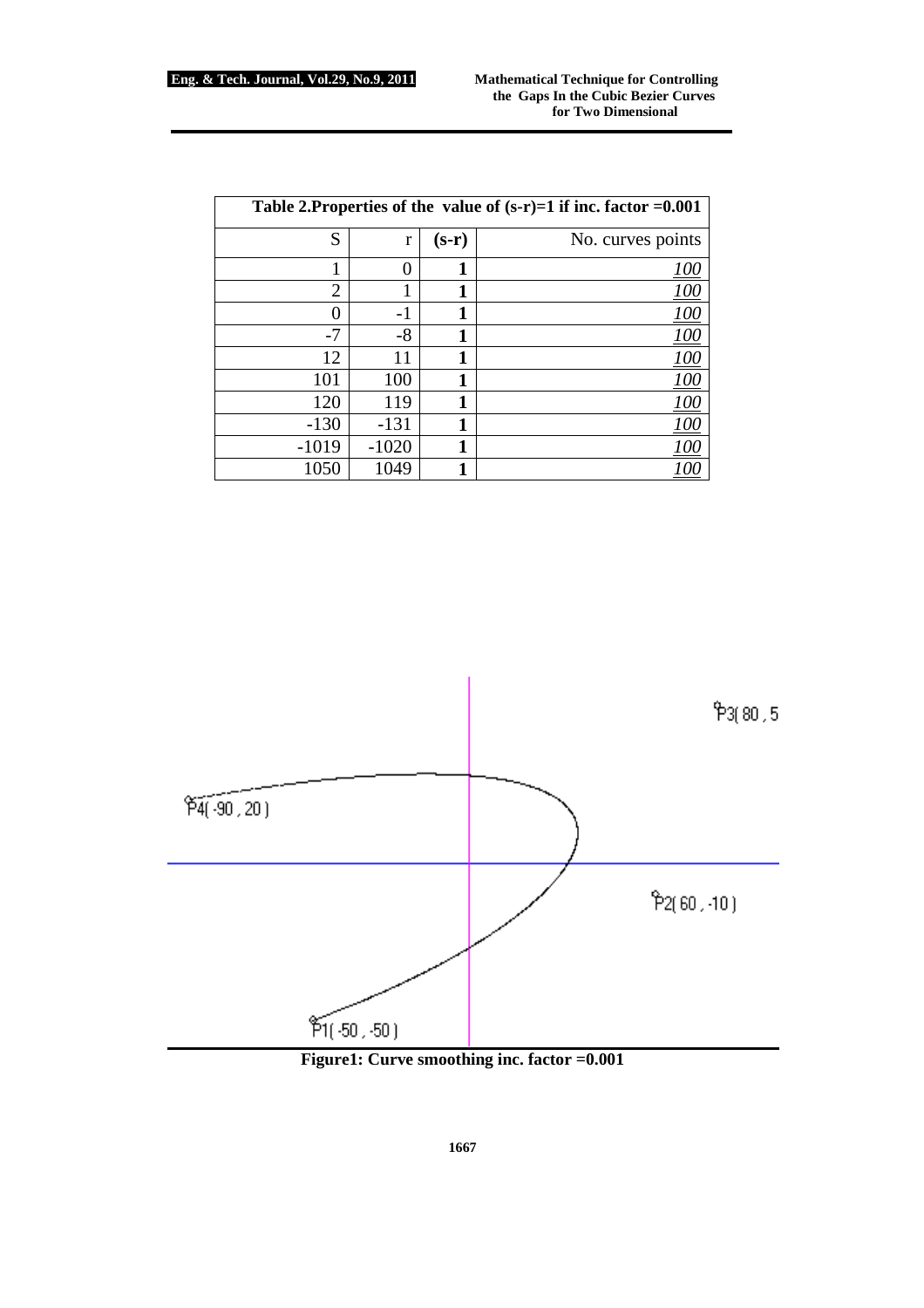

**Figure 3: Curve smoothing inc. factor = 0.005 before scaling Bezier curve**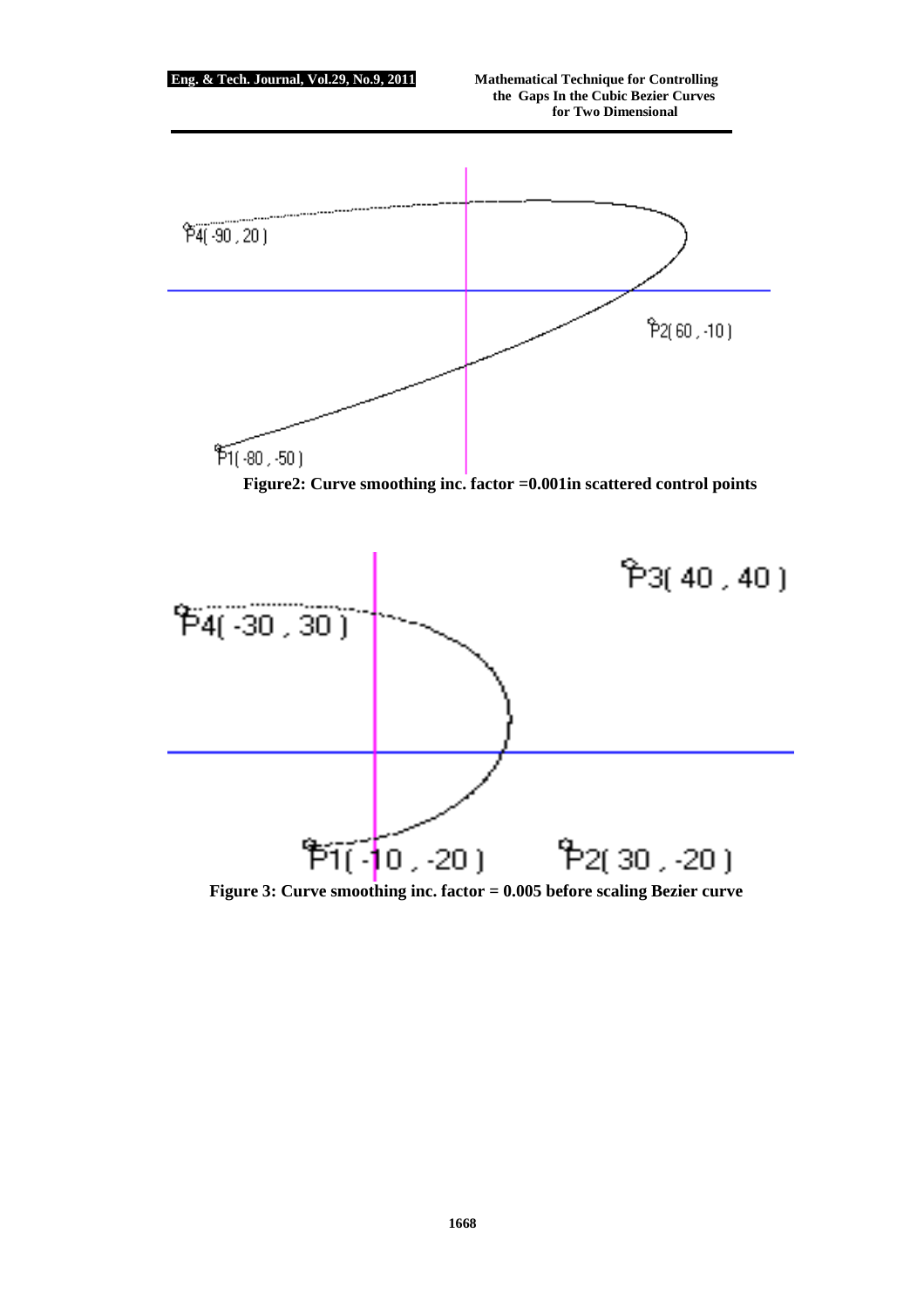

**Figure 5: Increase factor =0.01, curves points=100, r=0, s=1,(s-r)=1**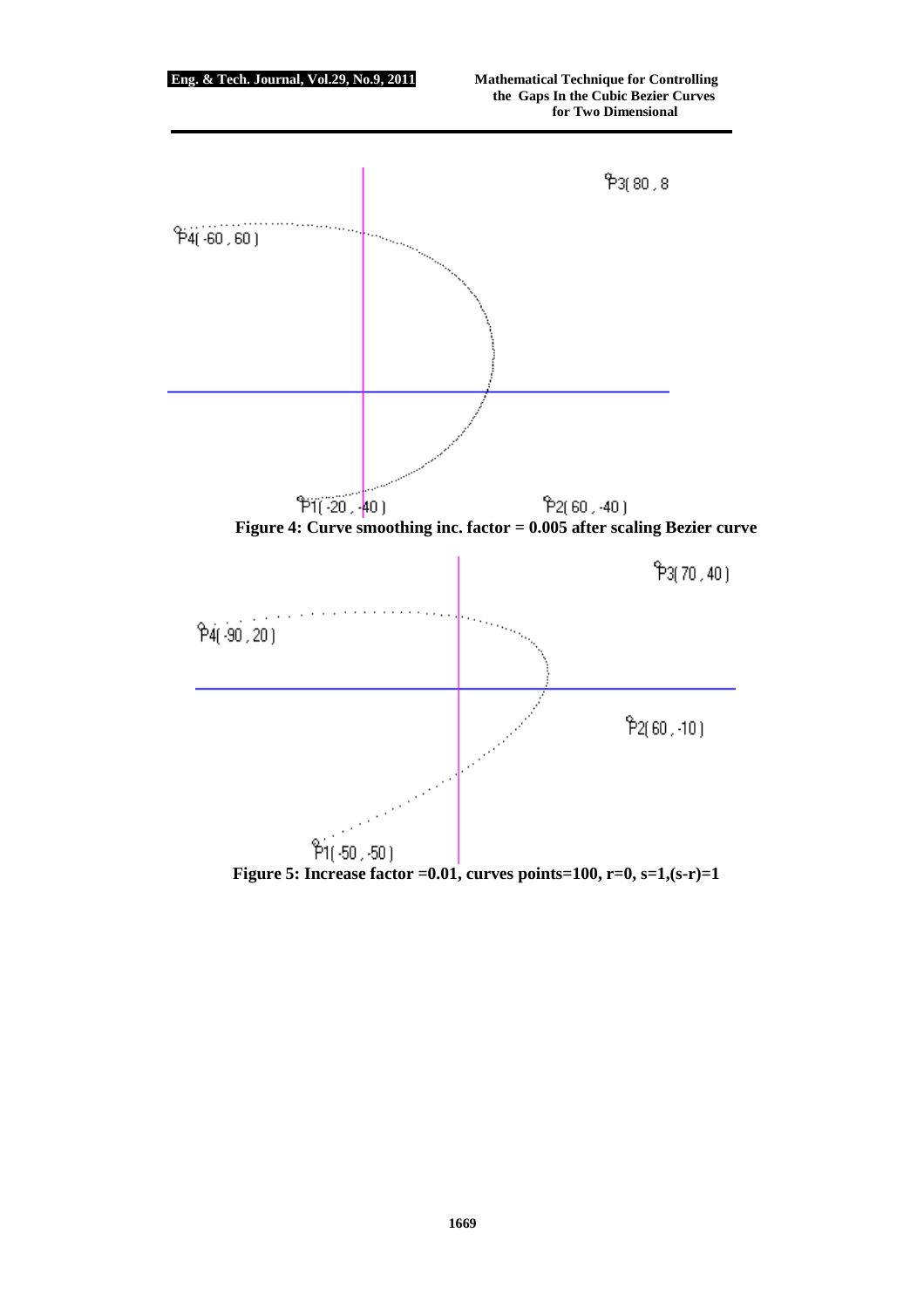

**Figure 7: relationships between smoothing with difference s-r in increase factor=0.01**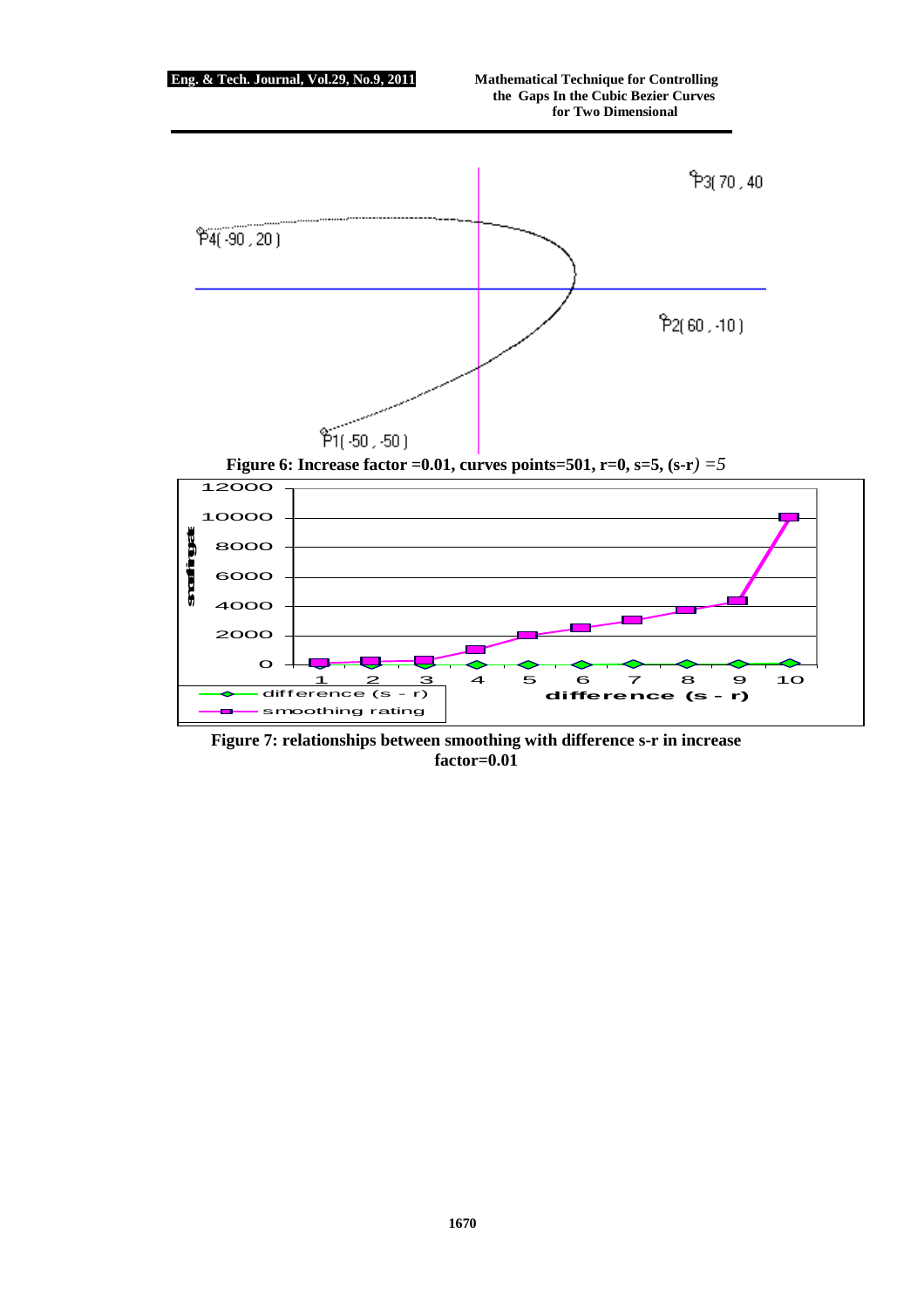

**Figure 8: show relationship between gaps curve points with difference s-r in increase factor =0.01** 



**Figure 9: Show top DFD level of proposal work.**